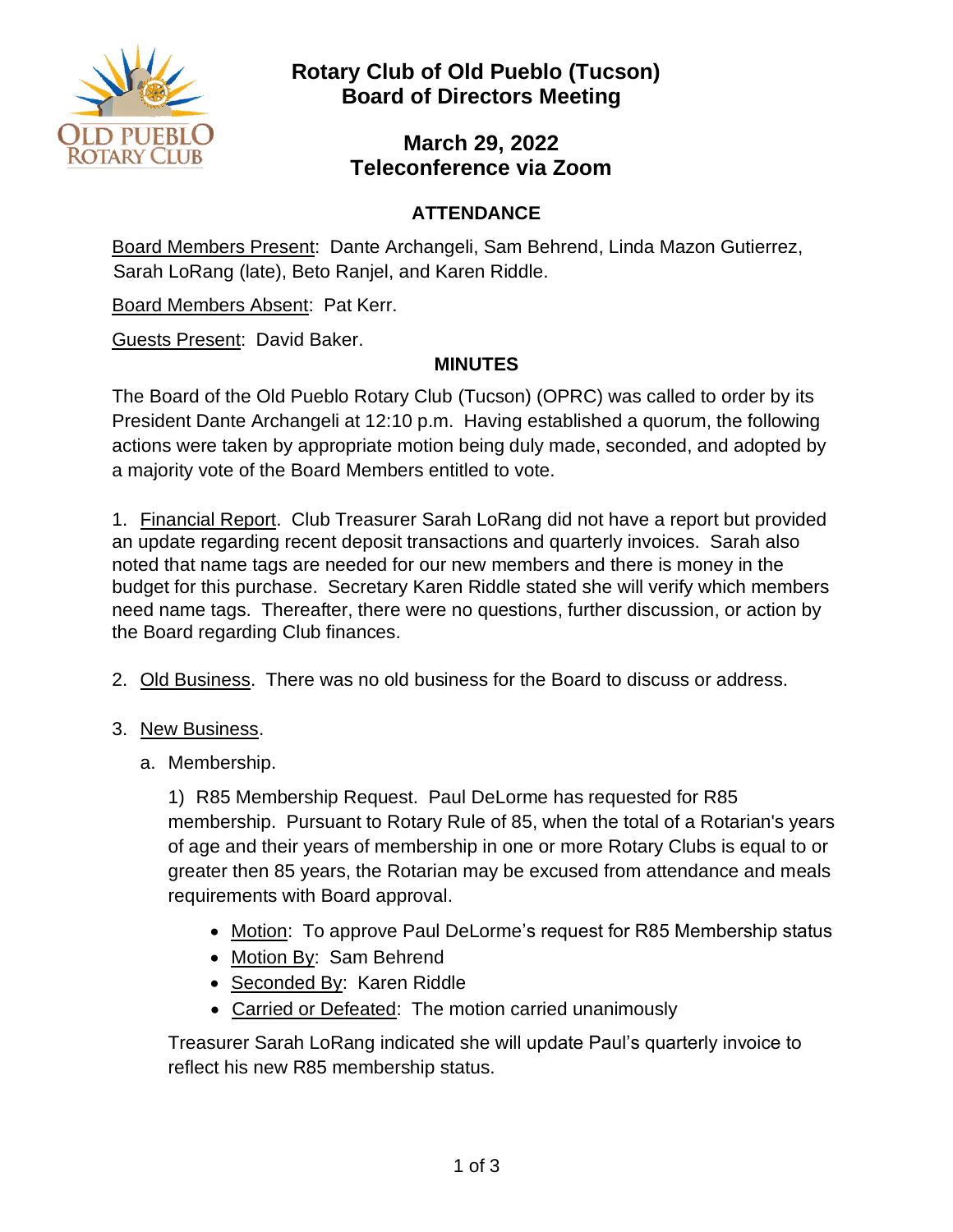

### **March 29, 2022 Teleconference via Zoom**

### **MINUTES CONTINUED**

2) Secretary Karen Riddle reported that a Prospective Member Packet was provided to Stephanie Alexander via her prospective nominator Bruce Dusenberry. No further updates were available. There were no questions, further discussion, or action by the Board on this matter.

b. Training. President- Electee Beto Ranjel announced that in addition to the President-Elect Seminar Training, there will be training for Treasurers, Secretaries, and other positions. Upon inquiry, Sam reported that all OPRC positions and incumbents are up to date in the system. There were no further questions and no action by the Board on this matter.

c. Video Initiative. There was discussion about Deva Justhy's video project. As OPRC's Communication & Outreach Committee Chair, Justhy has directed the recording of members speaking about their Rotary experiences and why others should join Rotary. These testimonials will be placed on the OPRC website to help attract new members. Justhy is now seeking help to edit the recorded video clips. David Baker noted that given the time of year (i.e., near the end of the school year), Flowing Wells High School Film Club is unable to assist with editing. Some members expressed they believe the initiative is a good idea and cannot hurt the Club in recruiting new members. Additionally, enlisting the help of high school students can provide them additional experience and potentially lead to some internships with Justhy's company according to discussions with Justhy and his vision for the project. Based on the Board's discussion, Sam agreed to work with Justhy on this initiative and help with the video editing.

d. Installation Dinner. Beto announced the dinner for installing the incoming 2022- 2023 OPRC officers will take place in June, and he is working with Dante on the order of events. Beto also is considering a few venues: Sand-Reckoner Vineyards, Brother John's and La Cocina, and prefers an indoor location given the weather in June. There was discussion about specific dates in June and given certain inductees' schedules, it was unanimously decided the installation dinner will take place on June 11, 2022.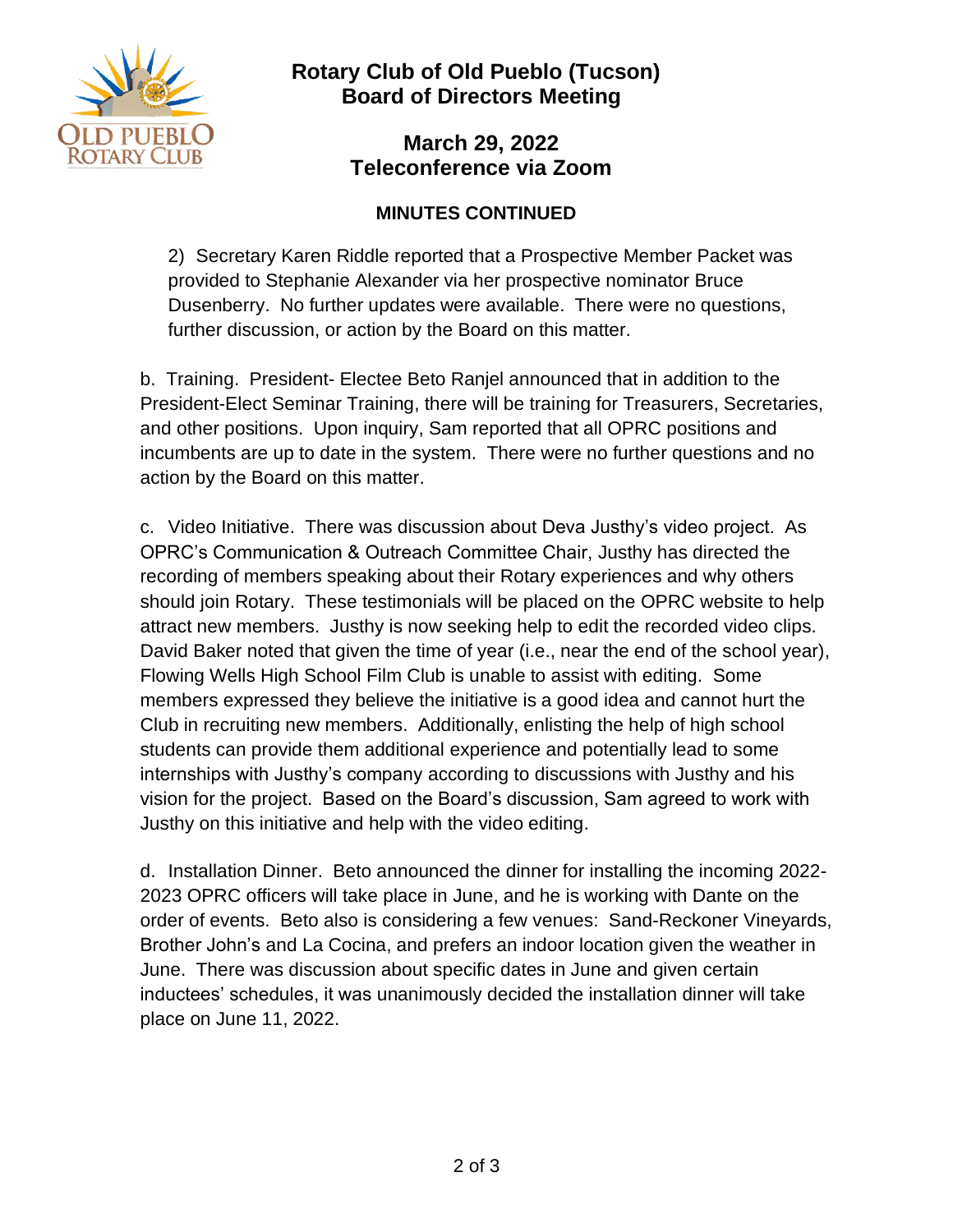

**March 29, 2022 Teleconference via Zoom** 

#### **MINUTES CONTINUED**

e. New Meeting Venue. Dante announced that Keith Ganske has the lead for searching for a new permanent meeting location. A new place has not been found but Keith has a meeting with on April 7, 2022. The President stated a meeting location has not been identified for the April 5th Club meeting, but the Club will meet at Flowing Wells High School on April 12th and on University High School on April 19th, and hopefully we will have a new venue after those meetings. There were no questions, discussion, or action by the Board on this matter.

f. Vocational Education and Mentoring Project. Glenn Garrett is seeking to establish a vocational educational and mentoring program to help youth develop life skills and charter alternative life paths than traditional college. Glenn is funding the concept and wants to partner with D5500. He is currently in collaboration with the University of Arizona Eller College of Management to conduct a study of his concept. David Baker is assisting Glenn in this endeavor and stated that Glenn has several meetings scheduled for April with various entities to discuss his proposal. After some discussion regarding the scale of the project and its status in the process, it was noted that no action by OPRC is required at this point.

g. International Project. The President inquired as to the status of the \$10,000.00 Shannon Marty bequeathed to OPRC and the prospective Navajo Nation project. Sarah advised that Shannon's will did not specify or restrict the use of the donation. The funds were restricted by the Foundation for use on a Navajo Nation project because Shannon was very passionate about the Navajo Nation, and she and Glenn Garrett were working on a Global Grant where she had earmarked money for such use before her death. Accordingly, the Foundation voted and approved use of the donation to help fund a project with the Navajo Nation. Give RI's status of Tribal Nations, a project with the Navajo Nation would be considered an international project which makes OPRC eligible to apply for a Global Grant. Normally funds used for international projects would result in OPRC losing its Arizona Tax Credit status; however, since the Navajo Nation is within Arizona, OPRC would not lose its tax credit status and OPRC could still receive a Global Grant for the project. Yet to engaged in this project, OPRC must partner with a Navajo Nation Rotary Club. Diane Ventura-Goodyear was last to work on the matter and was working to find a Navajo Nation club to partner with. Further, Sarah noted that funding an international project is a matter for the Foundation and the service component of the project is matter for the Club. David Baker, Foundation Treasurer, confirmed restriction of the donation and its availability whenever we embark on a Navajo Nation project. This agenda item was tabled for the next President's tenure.